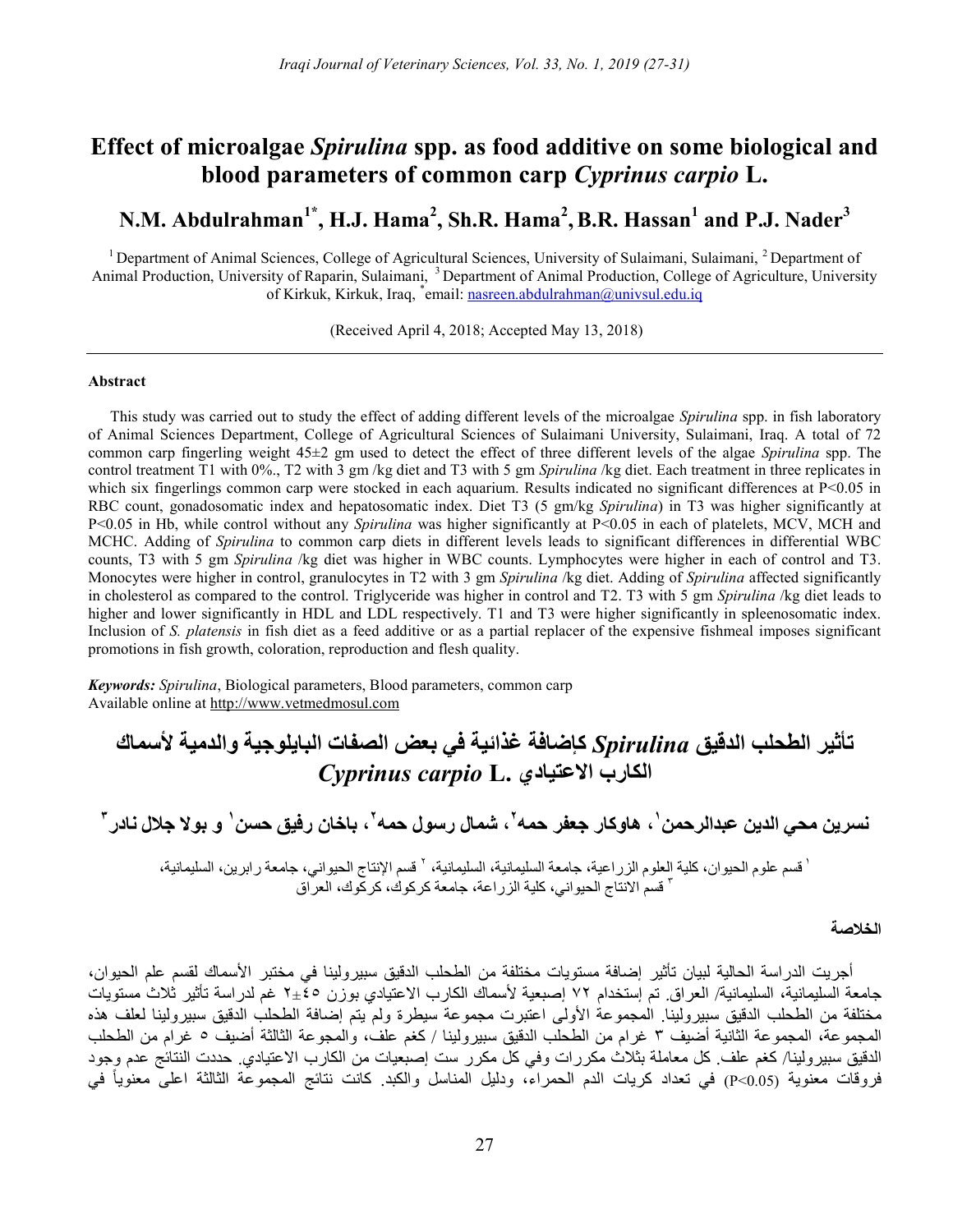الهيموغلوبين، بينما كانت معاملة السيطرة اعلى معنوياً في كل من معدل الصفيحات الدموية وحجم كريات الدم الحمراء (MCV) وكمية الهيموكلوبين في الكرية (MCH (وتركيز الهيموكلوبين الوسطي في الكرية (MCHC(. أدت إضافة السبيرولينا إلى علف اسماك الكارب الاعتيادي بتراكيز مختلفة إلى وجود فروقات مختلفة في العد التفريقي لكريات الدم البيضاء، أما المجموعة الثالثة فقد كانت الأعلى معنوياً في تعداد كريات الدم البيض. كانت الخلايا اللمفاوية أعلى معنوياً في كُل من السيطرة والمجموعة الثالثة، كانت الخلايا الوحيدة أعلى معنوياً في السيطرة، والخلايا الحبيبية في المجموعة الثانية. أثر إضافة الطحلب الدقيق سبيرولينا إلى زيادة معنوية تركيز الكوليسترول بالمقارنة مع السيطرة. كان تركيز الكليسيريدات الثلاثية أعلى معنوياً في السيطرة والمجموعة الثانية. أدت معاملة السيطرة والمجموعة الثالثة إلى ارتفاع وانخفاض معنوي في كل من البروتينات الدهنية مرتفعة الكثافة (HDL (والبروتينات الدهنية واطئة الكثافة (LDL (على التوالي. كانت مجموعة السيطرة والمجموعة الثالثة أعلى معنوياَ في دليل الطحال.

# Introduction

Fisheries have always played a very significant socioeconomic role in many countries and communities, as a subsistence product, fish are a vital resource towards poverty reduction and food security for poorer households (1). Spirulina as "the best for tomorrow", it is gaining popularity in recent years as a food supplement (2). The economic importance of cyanobacteria primarily lies in their agronomic importance as bio fertilizers due to  $N<sub>2</sub>$ fixation that helps them to grow successfully in habitats where little or no combined N is available, in recent times, their ability to produce structurally novel and biologically active natural products has been recognized (3-5). Certain cyanobacteria, known as extremophyles, inhabit extreme environments, e.g. Spirulina (alkalophilic), because of their special requirements, mass cultures of extremophyles are likely to be free from microbial contamination thus, avoiding a serious problem in outdoor cultures (6).

Earthrise farms, a commercial producer of Spirulina in California, estimate that Japanese fish farmers used about \$2.5 million worth of Spirulina in 1989 (7). Their promotional literature lists the key benefits associated with the use of Spirulina in aquaculture (a) better growth rates are obtained, and less feed is wasted because of the inherent palatability of Spirulina, fish fed with this cyanobacterium have less abdominal fat, the energy being redirected into growth, this hypothesis was tested and verified in feeding trials with cherry salmon (7), and (b) fish fed Spirulina have an improved quality in terms of flesh flavor, consistency and color. (7) reports that sea bream Acanthopagrus australis, Mackeral Acanthocybium solandri, Yellowtail Seriola lalandi, and ornamental koi carp Cyprinus carpio exhibited enhanced coloration upon feeding with Spirulina supplements. A number of authors (8-10) have investigated the utilization of microalgae in the diet of aquaculture species. Phytobiotic are beneficial for modulation the growth performance and non-specific immunity of fish, based on the study of (11) the phytobiotic mixture composed of garlic and *Spirulina* is recommended as a potential nutraceutical and immunostimulant feed additives in cultured tilapia.

The aim of present study was to examine the effects of adding Spirulina to diet on some biological and blood parameters of Cyprinus carpio.

# Material and methods

# Experimental fish

The experiment was conducted for 42 days and for this purpose 72 fingerlings common carp C. carpio L. (weights ranged between 40-49 gm) were brought Daquq/ Kirkuk/ Iraq. The fish were sorted depending on size then weighed and put in experimental plastic tank. The fish were acclimated to laboratory conditions and fed with control pellets (31% protein) prior to the feeding trials for 21 days.

#### Experimental system and design

Twelve plastic tanks (100 L) were used in this trial. Each tank was provided with a proper continuous aeration. Each tank was stocked with six fish. The numbers of treatments in the trial were three with three replicates for each. The tanks (replicates) were randomly allocated to minimize differences among treatments. The continuous water flow discharged non-consumed feed and feces particles from the aquaria. In addition, a daily cleaning by siphon method was applied to remove remaining particles from the system.

#### Diet formulation

Experimental diets were prepared with the ingredients shown in table 1. The ingredients were mixed with water to obtain dough. Then, the dough was passed through an electrical mincer for pelleting by using Kenwood Multiprocessors. The pellets were dried at room temperature for a few days and crushed to yield fine particles. Feeding rate was determined to be 3% of body weight, fish were individually weighed weekly. The feeding amount was then recalculated according to weekly weights.

#### Used Spirulina

Blue green algae tablets as food additives, the product information as labelled per three tablets contain 1500 mg, their ingredients are D-Calcium phosphate, microcrystalline cellulose, Anticaking agents (Silicon Dioxide, vegetable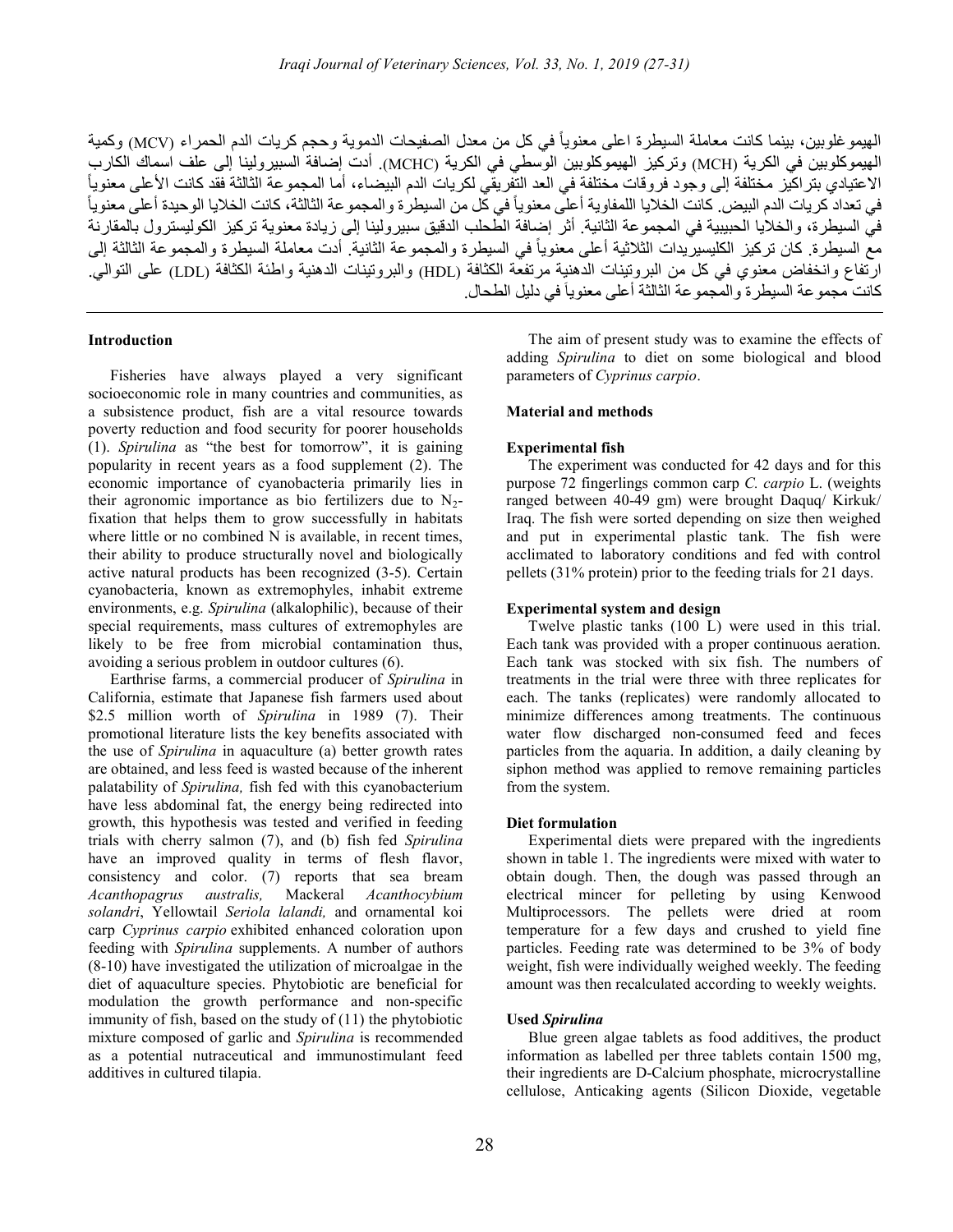sources Magnesium Stearate). Manufactures in the UK to GMP and pharmaceutical standards, Natures Aid Ltd. Preston PR4 2DQ UK.

Table 1: The Ingredients of experimental diet

| Ingredients        | Weight in diet (gm/kg) |
|--------------------|------------------------|
| Fishmeal           | 150                    |
| Soybean            | 350                    |
| Wheat bran         | 130                    |
| Wheat flour        | 100                    |
| <b>Barely Meal</b> | 100                    |
| Corn Meal          | 100                    |
| Starch             | 50                     |
| Minerals premix    | 20                     |

# Studied traits

Blood was obtained by cutting the caudal peduncle of every fish to use for blood indices and some blood biochemical by using the hematology analyzer BC-2800 which is a compact, fully automatic hematology analyzer with 18 parameters for Complete Blood Count (CBC) test that calibrated for fish blood as the following:

RBC (Red Blood Cell;  $10^{12}$  cells/l), Hb (Hemoglobin;  $g/l$ ), platelets  $(10^9 \text{ cells/l})$ , MCV (Mean Corpuscular Volume; fl), MCH (Mean Corpuscular Hemoglobin; pg), MCHC (Mean Corpuscular Hemoglobin Concentration;  $g$ /l), WBC (White Blood Cell; 10<sup>9</sup>cells/l), lymphocytes (%), monocytes (%), granulocytes (%), glucose, total blood protein, lipid profiles (including cholesterol, triglyceride,

HDL (High Density Lipoproteins) and LDL (Low Density Lipoproteins).

After dissection liver, gonad and spleen weighted separately to obtain the below traits by using the equation according to (12):

Hepatosomatic index  $%$  = liver weight (g)/body weight (g) x 100 Gonadosomatic index (GSI) % = Gonads weight (g)/ Body

weight  $(g)$  x 100 Spleenosomatic index=Spleen weight/body weight (g)x 100

## Statistical analysis

Analysis of variance was conducted by using the general linear models (GLM) procedure of XLSTAT. Pro. 7.5 One way (ANOVA). Fisher's LSD tests was used to compare between means of the control and experiment treatments.

# Results and discussion

Table 2 show no significant differences in RBC count, 5 gm Spirulina /kg diet in T3 was higher significantly in Hb, control without any Spirulina was higher significantly in each of Platelets, MCV, MCH and MCHC.

Adding of Spirulina to common carp diets in different levels leads to significant (P<0.05) differences in studied differential WBC counts, T3 with 5 gm Spirulina /kg diet was higher in WBC counts. Lymphocytes were higher in each of control and T3. Monocytes were higher in control, Granulocytes in T2 with 3 gm Spirulina /kg diet, as shown in table 3.

Table 2: Effect of adding different levels of *Spirulina* on some blood indices of common carp Cyprinus carpio L.

| Treatments                  | RBC.  | Hb     | <b>PLT</b> | <b>HCT</b> | <b>MCV</b> | MCH       | <b>MCHC</b> |
|-----------------------------|-------|--------|------------|------------|------------|-----------|-------------|
|                             | 1.482 | 9.600  | 67.000     | 35.720     | 227.700    | 66.775    | 30.300      |
| T1: 0 Spirulina             |       | В      |            |            |            |           |             |
|                             | 1.465 | 7.925  | 28.667     | 29.975     | 197.367    | 59.625 AB | 29.167      |
| T2: 3 gm Spirulina /kg diet |       |        |            |            |            |           | AВ          |
| T3: 5 gm Spirulina /kg diet | 1.796 | 10.700 | 38,000     | 37.200     | 208.567    | 58.975    | 27.167      |
|                             |       |        |            | В          | AВ         | АB        | ВC          |

Mean values with different superscripts within a column differ significantly at  $P \le 0.05$ .

Table 3: Effect of adding different levels of Spirulina on WBC differential count of common carp Cyprinus carpio L.

| Treatments                  | WBC     | lymphocytes | monocytes | granulocytes |
|-----------------------------|---------|-------------|-----------|--------------|
|                             | 155.850 | 7.150       | 34.900    | 57.950       |
| $T1:0$ Spirulina            |         | A           |           | В            |
|                             | 141.967 | 4.733       | 30.233    | 65.033       |
| T2: 3 gm Spirulina /kg diet |         | B           |           |              |
|                             | 161.567 | 6.900       | 32.200    | 60.900       |
| T3: 5 gm Spirulina /kg diet |         | A           |           |              |

Mean values with different superscripts within a column differ significantly at  $P \le 0.05$ .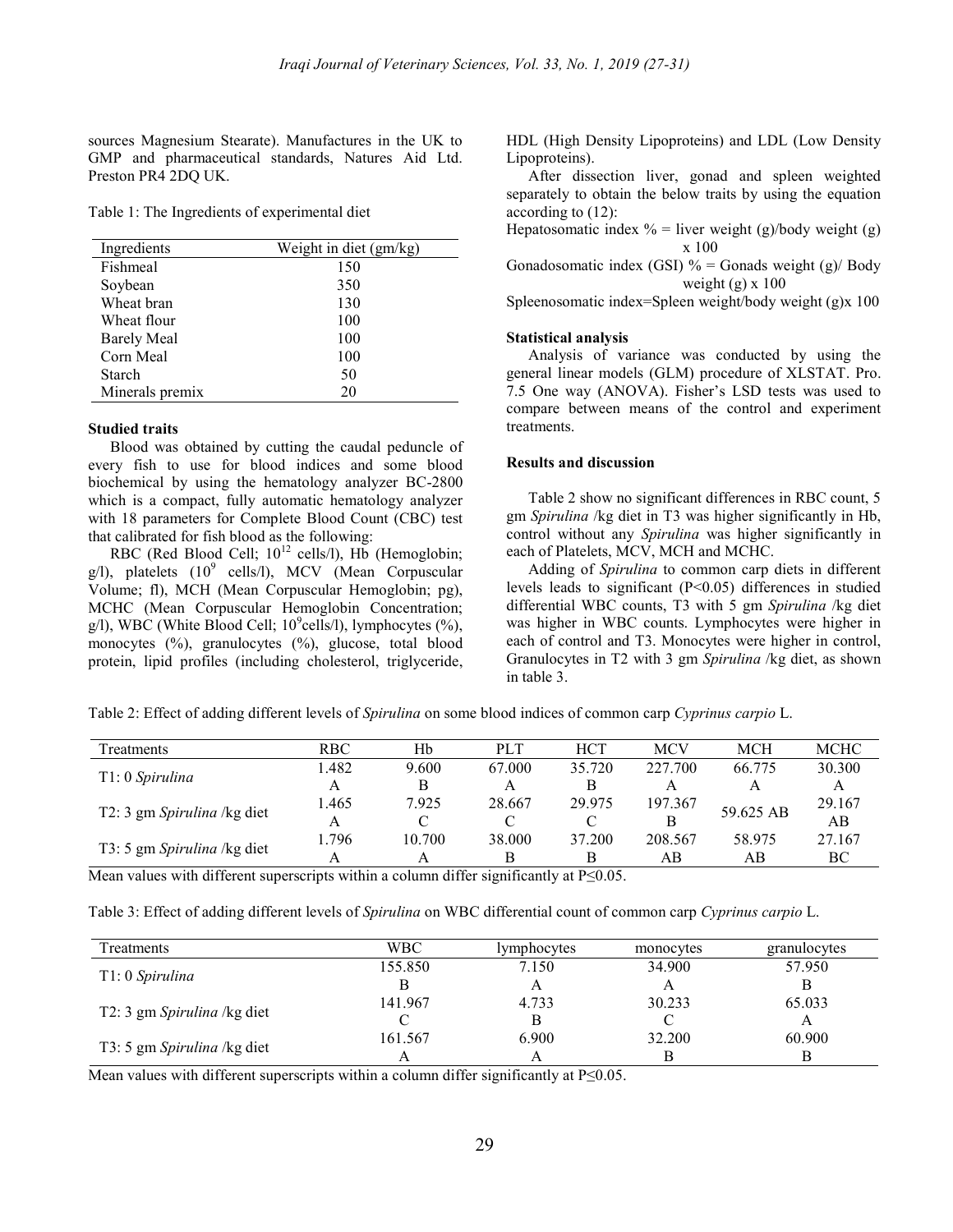No significant (P>0.05) differences observed in blood glucose among the treatments, total protein was higher significantly in control and T3 with 5 gm Spirulina /kg diet.

Adding of Spirulina affected significantly in cholesterol as compared to the control. Triglyceride was higher in control and T2. T3 with 5gm Spirulina /kg diet leads to higher and lower significant in HDL and LDL respectively, as shown in table 4.

(13) found significant differences of Spirulina on blood parameters of Nile Tilapia fingerlings (Oreochromis niloticus). The supplementation of Spirulina sp. resulted in no changes of blood parameters or histology of catfish, Clariasmacro cephalus x Clarias gariepinus in the study of  $(14)$ .

| Table 4: Effect of adding different levels of Spirulina on some blood biochemical of common carp Cyprinus carpio L. |  |  |  |
|---------------------------------------------------------------------------------------------------------------------|--|--|--|
|                                                                                                                     |  |  |  |

| Treatments                 | glucose | total protein | cholesterol | triglyceride | HDL   | LDL   |
|----------------------------|---------|---------------|-------------|--------------|-------|-------|
| T1: 0 Spirulina            | 1.735   | 38.045        | 2.965       | 2.600        | 1.175 | 1.270 |
|                            |         | AB            |             | А            |       | A     |
|                            | 2.040   | 36.160        | 3.385       | 2.597        | 1.797 | 1.070 |
| T2: 3gm Spirulina /kg diet | А       |               |             | А            |       | A     |
|                            | 2.147   | 38.687        | 3.250       | 1.900        | 3.560 | 0.377 |
| T3: 5gm Spirulina /kg diet |         |               |             | B            |       |       |

Mean values with different superscripts within a column differ significantly at P≤0.05.

According to the results of (15) dietary supplementation of 3.4% Spirulina may enhance innate immunity of olive flounder Paralichthys olivaceus. They examined the effects of Spirulina on serum cholesterol and triglyceride levels, as well as AST and ALT levels, and found significant reductions in cholesterol and triglyceride levels. However, although the levels of AST and ALT were decreased by Spirulina supplementation, no significant differences were observed among treatments.

Fish mostly rely on innate immunity in comparison to mammals (16). Accordingly, great attention has been focused on the use of dietary bioactive materials to stimulate innate immunity. The immunomodulatory activity of Spirulina has been attributed to its content of Cphycocyanin (17).

A significant difference found in the study of (18) which was conducted to evaluate the effect of replacing

fishmeal with Spirulina spp. on carcass composition. (8) fed the fish 5% algae had insignificant (P>0.05) increase in total proteins. These findings confirm those reported that the muscle protein of red sea bream was increased as Ascophyllum meal supplementation increased, the role of algae on fat content are in full agreement with the finding reported that 5% dietary Ascophyllum meal had insignificant increase in muscle fat of red sea bream.

As afore mentioned, overall a lot of factors e.g. levels of Spirulina, production system, physiological status and endogenous factors such as nutritional status and composition involved in inconsistent of our results with the other previous reports in fish. Thus, it seems possible to use of Spirulina as a protein source in aquaculture industry.

Table 5 showed no significant differences in each of gonadosomatic index and hepatosomatic index, T1 and T3 were higher significantly in spleenosomatic index.

|  | Table 5: Effect of adding different levels of Spirulina on some biological parameters of common carp Cyprinus carpio L. |
|--|-------------------------------------------------------------------------------------------------------------------------|
|  |                                                                                                                         |

| Treatments                 | Gonadosomatic Index | Hepatosomatic Index | Spleenosomatic Index |
|----------------------------|---------------------|---------------------|----------------------|
|                            | 0.774               | 1.691               | 0.113                |
| T1: 0 Spirulina            | A                   |                     | AВ                   |
| T2: 3gm Spirulina /kg diet | 0.568               | 2.168               | 0.068                |
|                            | A                   |                     |                      |
| T3: 5gm Spirulina /kg diet | 0.846               | l.711               | 0.119                |
|                            | А                   |                     | A                    |

Mean values with different superscripts within a column differ significantly at  $P \le 0.05$ .

The present results agree with the results of (19) which were designed to investigate the effect of different replacement levels of fishmeal with Spirulina sp. on growth performance and some blood parameters of common carp Cyprinus carpio L., no differences observed among the treatments in the hepatosomatic and gonadosomatic index